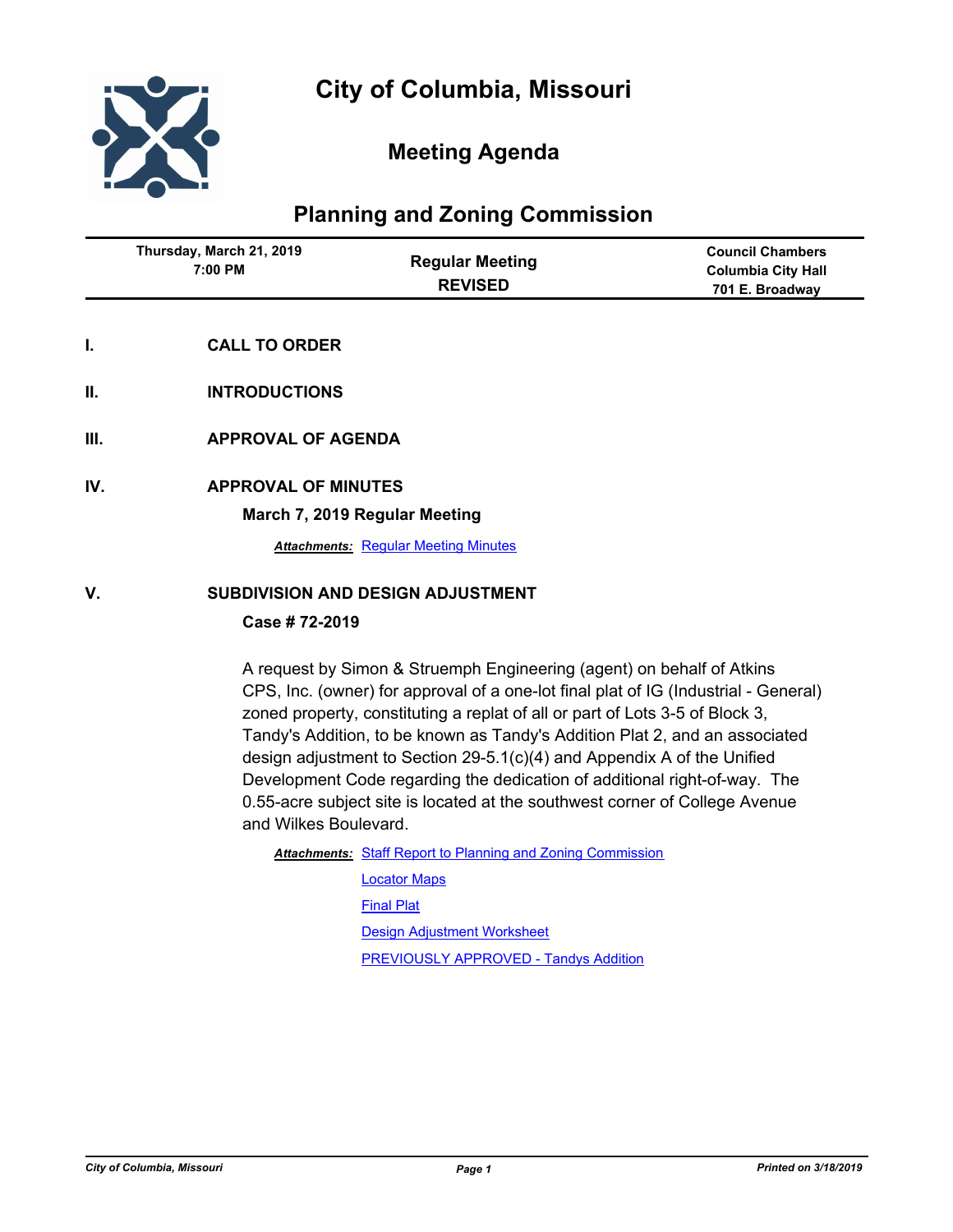# **VI. PUBLIC HEARINGS**

### **Case # 69-2019**

A request by A Civil Group (agent) on behalf of TRS Property Management, LLC (owner) topermanently zone 1.62 acres to City M-N (Mixed Use-Neighborhood) from County R-S (Single-family Residential) and C-N (Neighborhood Commercial); and 1.18 acres to City M-C (Mixed Use-Corridor) from County C-GP (Planned Commercial) upon annexation. The subject site is located on the south side of E. St. Charles Road at the intersection of Talon Road, and includes addresses 5200, 5202 and 5210 E St. Charles Road.

Attachments: [Staff Report to Planning and Zoning Commission](http://gocolumbiamo.legistar.com/gateway.aspx?M=F&ID=7a49e944-6a81-4e21-bd95-29c67ef52f2b.pdf) [Locator maps](http://gocolumbiamo.legistar.com/gateway.aspx?M=F&ID=74ceacc9-e189-4fe4-9697-5a00c1c66d29.pdf) **[Application Letter](http://gocolumbiamo.legistar.com/gateway.aspx?M=F&ID=94506e6b-722a-4c1e-b2ea-325074334030.pdf) [Surrounding Zoning](http://gocolumbiamo.legistar.com/gateway.aspx?M=F&ID=8c7128b0-192c-4b04-912b-6e1dacc38b23.pdf)** [East Columbia Stadium Blvd Preferred Alignment excerpt](http://gocolumbiamo.legistar.com/gateway.aspx?M=F&ID=29ee6303-5718-49af-b998-73d61a116cd2.pdf)

### **Case # 71-2019**

A request by Engineering Surveys and Services (agent), on behalf of Last Enterprises, LLC (owner), seeking approval to rezone 7.66 acres of undeveloped land from PD (Planned District) to M-C (Mixed-Use Corridor District). The subject site is located at the southwest corner of the intersection of Vandiver Drive and Mexico Gravel Road, between Vandiver and Highway 63.

Attachments: [Staff Report to the Planning and Zoning Commission](http://gocolumbiamo.legistar.com/gateway.aspx?M=F&ID=6e953303-a17c-453e-958a-bd86aa0f2a07.docx)

[Locator Maps](http://gocolumbiamo.legistar.com/gateway.aspx?M=F&ID=c9557443-581b-4e1d-9645-984aa623b659.pdf)